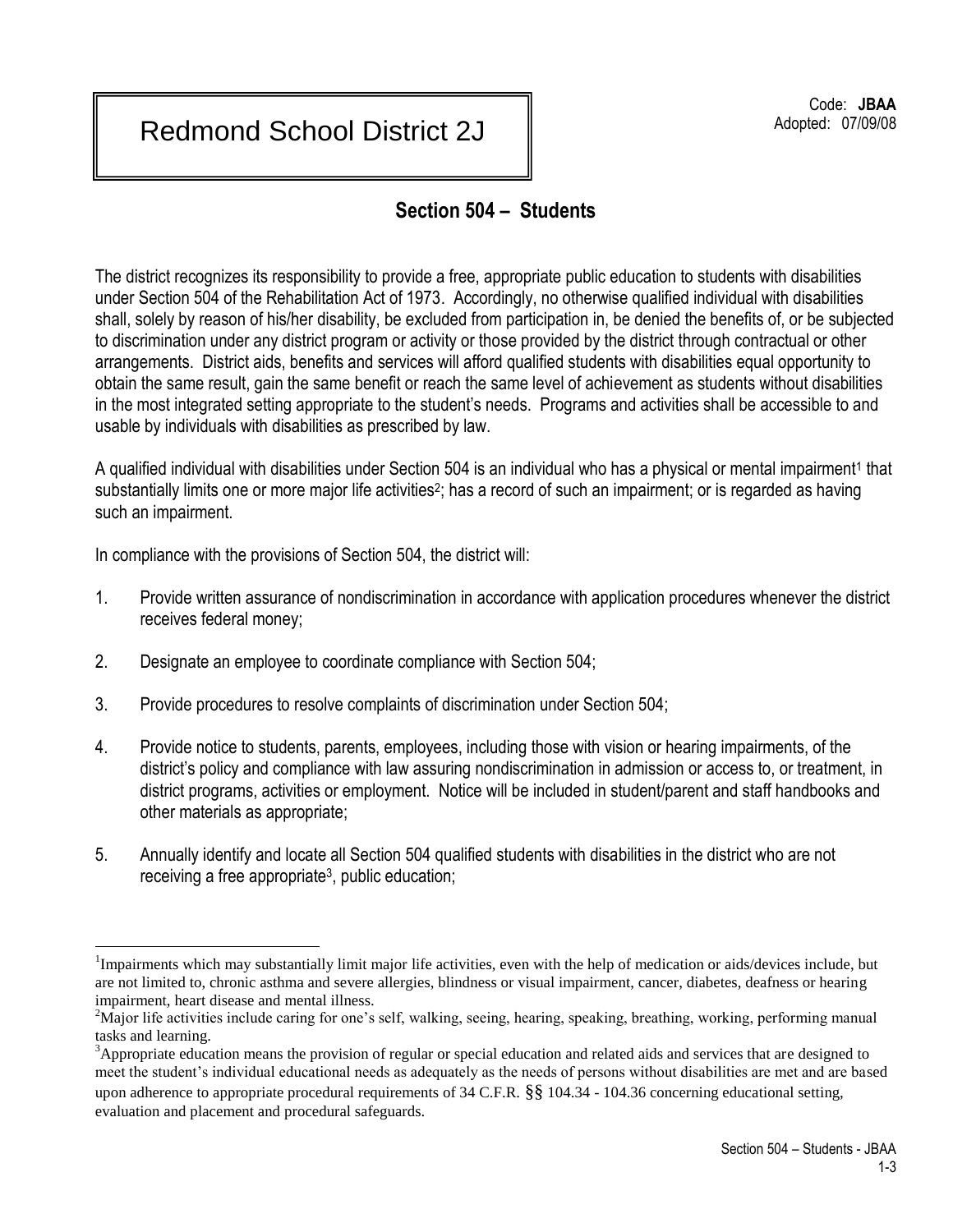- 6. Ensure that tests and other evaluation materials have been validated, are administered by trained personnel, are tailored to assess educational need and are not based on IQ scores, and reflect what the tests purport to measure.
- 7. Provide nonacademic and extracurricular services<sup>4</sup> and activities in such a manner as to afford students with disabilities an equal opportunity for participation in such services and activities;
- 8. Annually notify students with disabilities and their parents or guardians of the district's responsibilities under Section 504, including those with limited proficiency in English and those with vision or hearing impairments;
- 9. Provide parents or guardians with procedural safeguards, including notification of their right:
	- a. To be notified in writing of any decisions made by the district concerning the identification, evaluation or educational placement of their student pursuant to Section 504. The district will request parental consent prior to conducting an evaluation of the student;
	- b. To examine, copy and request amendments of the student's educational records;
	- c. To request an impartial hearing, with opportunity for participation by the student's parents or guardian and representation by counsel regarding district decisions concerning identification, evaluation or educational placement of their student. A review procedure will be provided.

Students identified as qualified individuals with disabilities under Section 504 shall be placed in the regular educational environment unless it is demonstrated by the district that the education of the student with the use of related aids and services in such a placement cannot be achieved satisfactorily. All placement decisions will be made by an evaluation team comprised of persons designated by the superintendent or designee, knowledgeable about the student, the meaning of the evaluation data and placement options.

Students will be reevaluated periodically, but no less than every three years. Additionally, before implementing discipline that constitutes a significant change in the placement (i.e., expulsion, serial suspensions which exceed 10 school days in a school year, a series of suspensions each of which is 10 or fewer school days in duration but that creates a pattern of exclusion), the district shall conduct a reevaluation of the student to determine whether the misconduct in question is caused by the student's disability and, if so, whether the student's current educational placement is appropriate.

If it is determined that the misconduct of the student is caused by the disability, the district's team will continue the evaluation, following the requirements of Section 504 and the Americans with Disabilities Act (ADA) for evaluation and placement to determine whether the student's current educational placement is appropriate. Due process procedures that meet the requirements of the IDEA may be used to meet the procedural safeguards of law. If it is determined that the misconduct is not caused by the student's disability, the student may be excluded from school in the same manner as are similarly situated students who do not have disabilities.

A student identified as a qualified individual with disabilities under Section 504, who is also covered by the Individuals with Disabilities Education Act, will be disciplined in accordance with Board policy JGDA/JGEA - Discipline of Disabled Students and accompanying administrative regulation.

 $\overline{a}$ 

<sup>&</sup>lt;sup>4</sup>Nonacademic and extracurricular services and activities may include, but are not limited to, counseling services, transportation, health services, athletics, intramurals, clubs or organization activities, referrals to agencies which provide assistance to persons with disabilities and employment of students, including both employment by the district and assistance by the district in making available outside employment.